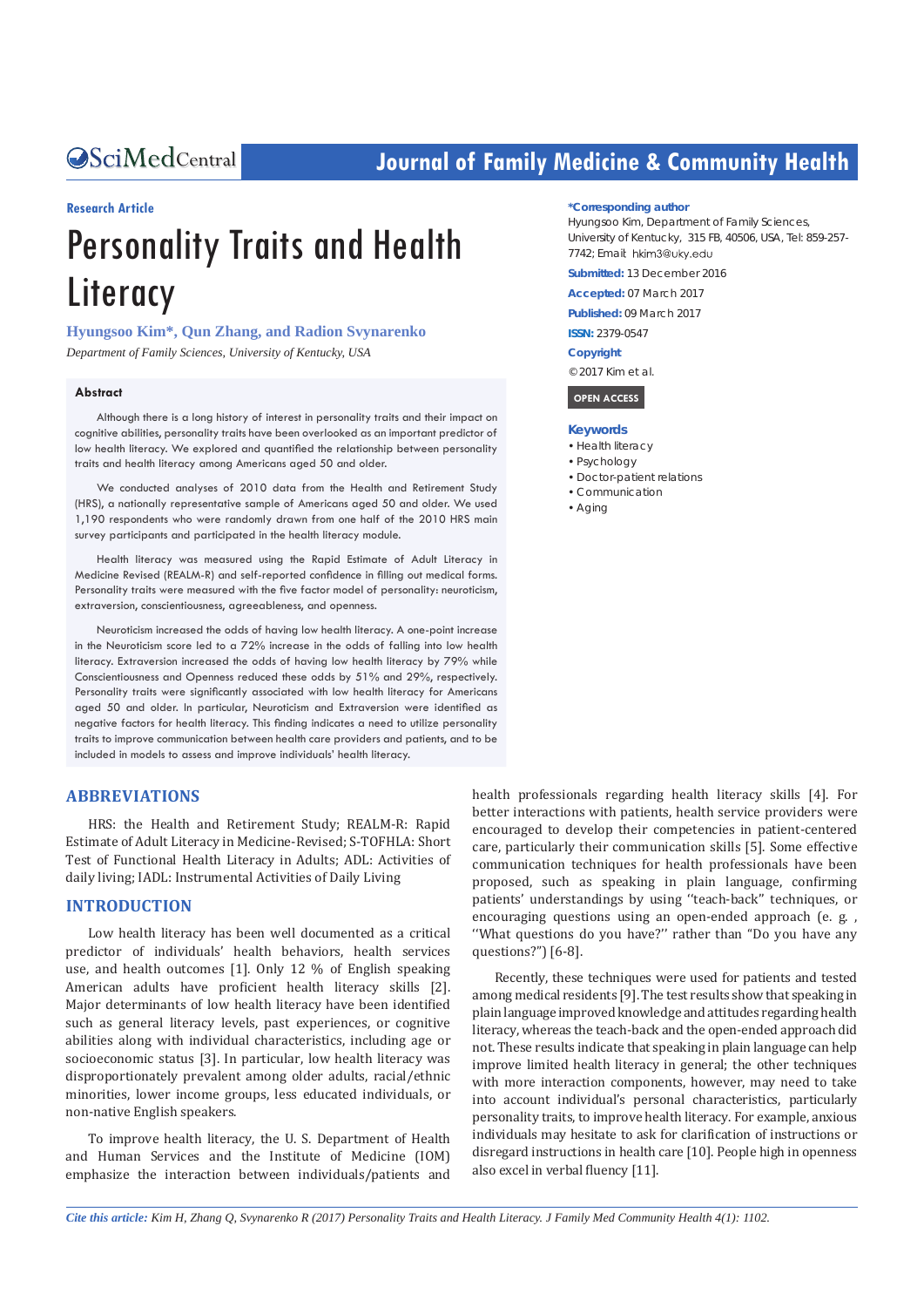Despite the potential impact of personality traits on health literacy, personality traits have been overlooked as a predictor of low health literacy. Given that health literacy generally faces an age-based decline [12-13] and that this decline tends to accelerate in later years [14], it is imperative to examine how personality traits, which are relatively stable throughout the lifespan [15], may influence older adults' health literacy: the ability to obtain, process, and understand basic health information and services needed to make appropriate health decisions [16]. To date, no studies have examined the relationship between personality traits and health literacy. The current study fills this gap by exploring how personality traits are related to the health literacy of American adults aged 50 and older. Because this age group uses more health care services, their need for health literacy accordingly increases.

#### **Link between personality traits and health literacy**

Personality traits characterize an individual's stable pattern of feelings, thoughts, and actions, and can be used to predict an individual's behavior [17-18]. Although there is a long history of interest in personality traits and their impact on cognitive abilities [19], personality traits and their relationship with health literacy have not been fully examined in health care fields. The five-factor model of personality, referred to as the "Big Five," consists of five dimensions of personality traits: neuroticism, conscientiousness, extraversion, agreeableness, and openness [20].

Neuroticism represents emotional instability characterized by anxiety, fear or stress, which is related to distraction and doubt about one's own abilities to take an appropriate action [21- 22]. In health care settings, neurotic people may show a tendency to hesitate or forget to ask for clarification of instructions or disregard instructions [10], leading to limitations of the development and correct use of health literacy. Conscientious individuals are characterized by self-discipline, dutifulness, and rationality [23]. Conscientiousness, therefore, may be related to proactive disease prevention, active medical problem solving, and the accomplishment of health-related goals [24], actions that might promote the usage of healthcare services and health related self-education.

Extraversion has been associated with positive social interaction [25]. On the flip side, characteristics of active response to stimuli from environment (e.g. distracted by noise) [26] and low retention of learned knowledge [27] posed disadvantages to extraverted people in learning. These may explain why high extraversion is associated with poorer performance on tasks requiring more personal efforts to achieve, such as obtaining vocabulary proficiency or using grammatically correct language [28]. In physician-patient communication, extraverts might display their vigor and energy by expressing medical concerns and requesting additional medical help [29-30]. Although extraverts have an advantage in speech and ordinary conversation, they may struggle to recognize the correct medical words and subjects in communication with health care providers. Traits of extraversion, thus, may elevate or reduce health literacy in patient-doctor communication.

Agreeableness has been linked to positive social relationships and low competition, is characterized as "meek" and "obedient"

J Family Med Community Health 4(1): 1102 (2017) **2/7**

[22] and is associated with modesty in self-evaluating [23]. When using healthcare, agreeable patients may show their humbleness when faced with new health knowledge and complex treatment procedures. Their temperament may also contribute to greater compliance with medical instructions [31].

Openness manifests itself in curiosity, insight, and the inclination to test new things [23]. In the healthcare field, more open individuals may be more motivated to try a "state of the art" treatment technique and be more open to divergent viewpoints [22] in health science. Moreover, people high in openness excel in verbal fluency [11].

Based on these previous studies and potential links, it is hypothesized that higher neuroticism and extraversion tend to be negatively associated with health literacy, whereas higher conscientiousness, agreeableness, or openness tend to be positively related to health literacy.

# **MATERIALS AND METHODS**

#### **Data**

We used data from the Health and Retirement Study (HRS), which is sponsored by the National Institute on Aging. The HRS has been collecting longitudinal data biannually from a nationally representative sample of 22,034 adults over age 50 since 1992. It provides rich information on health status, personality traits, and financial status of older American population [32-33]. The 2010 HRS included a special module on health literacy, enabling us to investigate relationships between personality and health literacy.

To assess health literacy, the 2010 HRS also interviewed a sub sample of 1,791 respondents who were randomly drawn from one half of the 2010 HRS survey participants and then agreed to participate in the health literacy module. Our analytic sample was limited to 1,190 respondents who were 50 years of age and older (67 respondents were younger than 50), and did not have missing variables in health literacy (214 respondents were incomplete), personality traits (273 respondents were incomplete) and health status or demographics (47respondents were incomplete).

#### **Measures**

*Health Literacy*: We characterized heath literacy in two domains. First, respondents in the 2010 HRS health literacy module were asked a single health literacy question for selfassessment: "How confident are you filling out medical forms by yourself?" Response options were extremely, quite, somewhat, a little, or not at all. We used a response of "somewhat confident" or less as a proxy for low health literacy. This measure was suggested by previous studies validating this question in English [34-37] and in Spanish [38] with more commonly used tests of health literacy, such as the Rapid Estimate of Adult Literacy Measure (REALM) and the Short Test of Functional Health Literacy in Adults (S-TOFHLA). Second, the 2010 HRS health literacy module also included the revised, shortened version of the Rapid Estimate of Adult Literacy in Medicine (REALM-R) to measure correct recognitions of eight medical words: osteoporosis, allergic, jaundice, anemia, fatigue, directed, colitis, and constipation. We followed established convention in defining low health literacy as seven or fewer words out of eight pronounced correctly [39-40].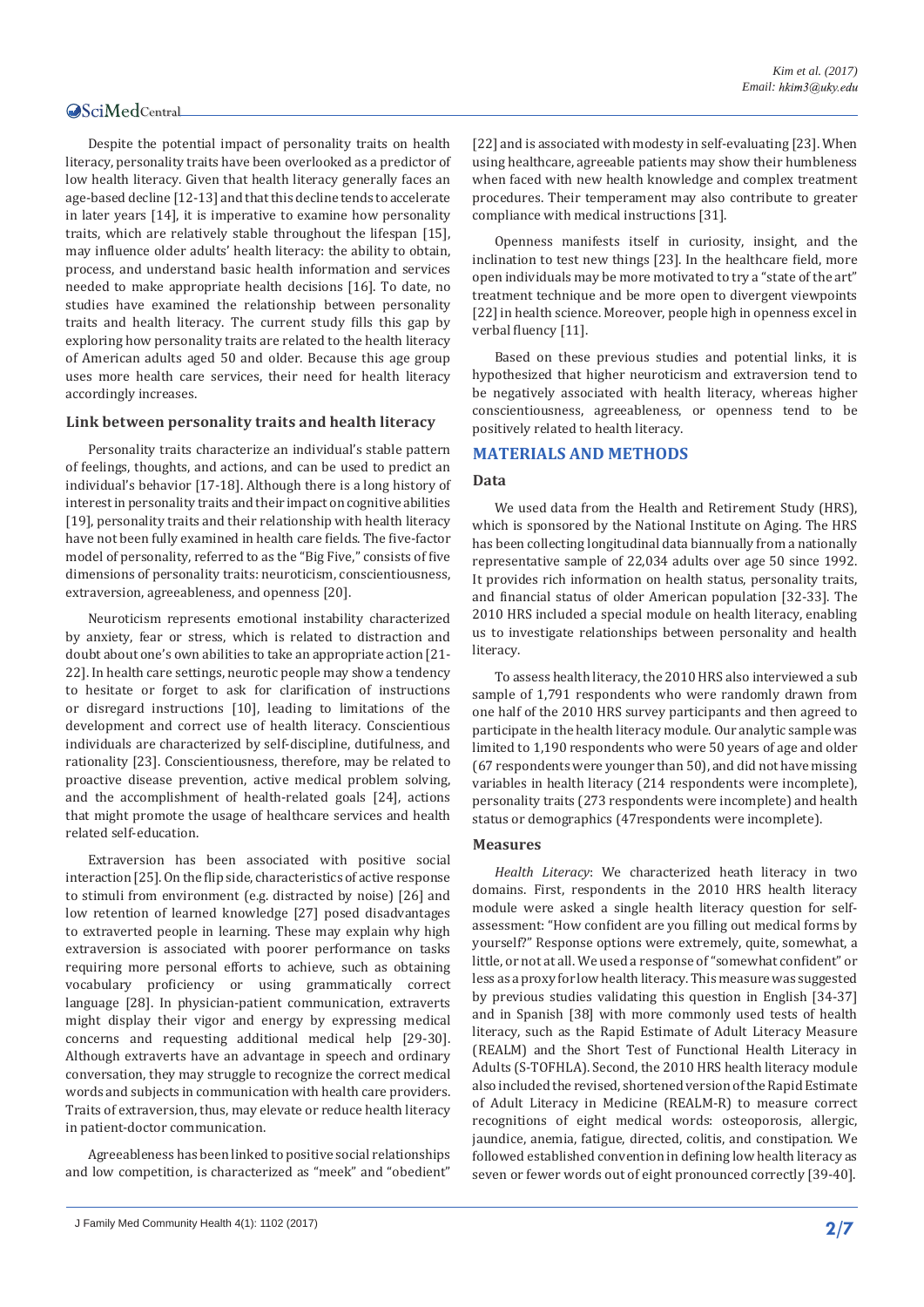*Personality Traits:* We measured personality traits with the five factor model of personality [41]. Respondents in the 2010 HRS were asked a series of questions: "Please indicate how well each of the following adjectives describes you". Four adjectives described Neuroticism (e.g. worrying and nervous), five adjectives described Extraversion (e.g. outgoing and friendly), five adjectives described Agreeableness (e.g. helpful and warm), seven adjectives described Openness (e.g. creative and curious) and ten adjectives described Conscientiousness (e.g. organized, responsible and thorough). The response option was a four-point scale  $(1 = not, 2 = a$  little,  $3 = some$ , and  $4 = a$  lot). The scores for the adjectives were averaged within each sub-dimension of personality trait. Cronbach's alphas for neuroticism, extraversion, openness, agreeableness, and conscientiousness scales were α = .71,  $\alpha$  = .75,  $\alpha$  = .80,  $\alpha$  = .79, and  $\alpha$  = .73, respectively.

*Health Status:* We measured heath status in several ways. First, overall health status was assessed with self-rated health (1if current self-rated health was fair or poor and 0 for excellent, very good, or good). Second, chronic disease condition was measured with a self-report of seven physical chronic diseases (hypertension, arthritis, diabetes, heart problems, stroke, lung disease, or cancer) with 1 if any of these and 0 otherwise (i.e.no condition). Third, functional impairment was assessed with 1 if a self-report of difficulty with any of the ADLs or IADLs and 0 otherwise: Activities of daily living (ADL) included dressing, walking, bathing, eating, getting into or out of bed, or using the toilet, and Instrumental activities of daily living (IADL) included preparing meals, grocery shopping, using the phone, taking medication, or handling money.

Fourth, cognitive impairment was measured with 1 if a composite score was 11 or lower and 0 otherwise (i.e.12-27). The composite score (0-27) was computed based on results of three tests:1) immediate word recall test (0-10) and delayed recall test (0-10) of memory, 2) a serial 7s subtraction test of working memory (0-5), and 3) counting backwards to assess attention and processing speed (0-2). This approach has been validated using the HRS data and applied [42-43].

*Demographics:* We included the following demographic characteristics: age, gender, race/ethnicity, educational attainment, marital status, retirement status and household income. Natural logarithm of household income was used in regression analyses to attenuate the impact of potential outliers, which is very common in income data.

#### **Analysis**

We conducted descriptive and logistic regression analyses by using Stata version 13 (StataCorp LP, College Station, TX). To be nationally representative of the US population aged 50 and older, all results of descriptive and regression analyses were weighted by the HRS provided sampling weight for the 2010 leave behind questionnaire subsample.

# **RESULTS**

The sample characteristics are presented in Table (1). About 36.5% of study participants reported low self-assessed health literacy measured by a confidence level in filling out medical forms while 28.4% of the respondents had low health literacy

based on REALM-R measure (medical words recognition). The respondents on average had a high agreeable personality score (3.5 out of 4) and were less likely to be neurotic (2.03 out of 4). Most respondents (84.8%) had one or more chronic health conditions. About 25.6 % were functionally impaired, while 14.3% had cognitive impairment.

Table (2) shows differences in the scores of personality traits between the respondents with and without low health literacy. Those with low health literacy had a significantly higher score of Neuroticism than those without low health literacy, but had lower scores of the remaining traits (Extraversion, Agreeableness, Conscientiousness and Openness). This indicates significant differences in personality traits between respondents with and without low health literacy.

Table (3) presents the results of logistic regressions to estimate associations between personality and low heath literacy

| <b>Table 1:</b> Characteristics of Study Participants $(N=1,190)^*$ |                     |                                |               |  |  |  |  |
|---------------------------------------------------------------------|---------------------|--------------------------------|---------------|--|--|--|--|
|                                                                     | Percentage          |                                | <b>Number</b> |  |  |  |  |
| Low health literacy (self-<br>assessed)                             | 36.5                | 463                            |               |  |  |  |  |
| Low health literacy (REALM-R)                                       | 28.4                | 371                            |               |  |  |  |  |
| Personality                                                         | Mean (SD)           | Minimum                        | Maximum       |  |  |  |  |
| Neuroticism                                                         | 2.03(0.62)          | 1<br>4                         |               |  |  |  |  |
| Extraversion                                                        | 3.17(0.56)          | $\mathbf{1}$<br>$\overline{4}$ |               |  |  |  |  |
| Agreeableness                                                       | 3.50(0.49)          | 1<br>$\overline{4}$            |               |  |  |  |  |
| Conscientiousness                                                   | 3.27 (0.39)         | $\mathbf{1}$<br>$\overline{4}$ |               |  |  |  |  |
| Openness                                                            | 2.94(0.56)          | 1<br>4                         |               |  |  |  |  |
| Fair or poor self-rated health                                      | 20.7                | 280                            |               |  |  |  |  |
| Chronic health conditions                                           | 84.8                | 1,039                          |               |  |  |  |  |
| Functional impairment                                               | 25.6                | 332                            |               |  |  |  |  |
| Cognitive impairment                                                | 14.3                | 201                            |               |  |  |  |  |
| Age category                                                        |                     |                                |               |  |  |  |  |
| 50-59                                                               | 36.4                | 316                            |               |  |  |  |  |
| 60-69                                                               | 32.3                | 343                            |               |  |  |  |  |
| 70-79                                                               | 18.7                | 343                            |               |  |  |  |  |
| $80+$                                                               | 12.7                | 188                            |               |  |  |  |  |
| Sex female                                                          | 54.8                | 687                            |               |  |  |  |  |
| Race/ethnicity                                                      |                     |                                |               |  |  |  |  |
| White                                                               | 83.5                | 918                            |               |  |  |  |  |
| <b>Black</b>                                                        | 7.8                 | 155                            |               |  |  |  |  |
| Other race/ethnic groups                                            | 8.7                 | 117                            |               |  |  |  |  |
| <b>Education</b> category                                           |                     |                                |               |  |  |  |  |
| Less than high school                                               | 11.7                | 166                            |               |  |  |  |  |
| High school graduate                                                | 35.6                | 448                            |               |  |  |  |  |
| Some college                                                        | 26.0                | 295                            |               |  |  |  |  |
| College and above                                                   | 26.7                | 281                            |               |  |  |  |  |
| Marital status                                                      |                     |                                |               |  |  |  |  |
| Married/partnered                                                   | 67.1                | 790                            |               |  |  |  |  |
| Separated/divorced/never                                            | 19.9                | 205                            |               |  |  |  |  |
| married                                                             |                     |                                |               |  |  |  |  |
| Widowed                                                             | 13.1                | 195                            |               |  |  |  |  |
| Retired                                                             | 42.8                | 621                            |               |  |  |  |  |
| Household income (\$)                                               | Mean (SD)           | Minimum                        | Maximum       |  |  |  |  |
|                                                                     | 74,184<br>(79, 520) | $\boldsymbol{0}$               | 566,000       |  |  |  |  |
| All percentages and means are weighted.                             |                     |                                |               |  |  |  |  |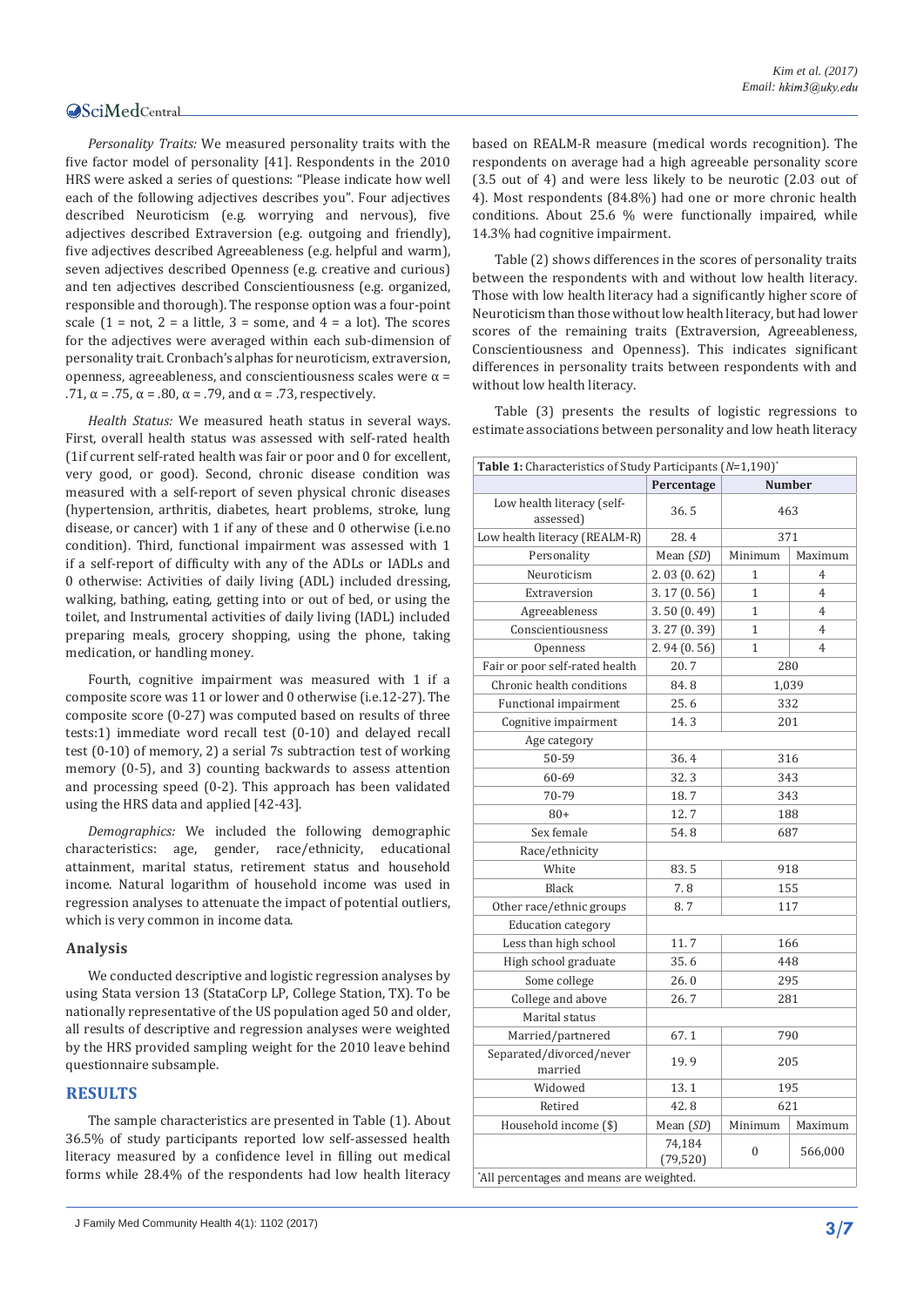after controlling for other covariates. These results highlight that personality traits are related to low health literacy, whether selfassessed or measured using the REALM-R. For the self-assessed measure, Neuroticism increased the odds of having low health literacy while the other traits were not related to health literacy. A one point increase in the Neuroticism score led to a 72% increase in the odds of falling into low health literacy (OR=1.72 [95 % CI

1.29 to 2.29]). For REALM-R measure, Extraversion increased the odds of having low health literacy by 79% (OR=1.79 [95 % CI 1.16 to 2.77]) while Conscientiousness and Openness reduced these odds by 51% (OR=0.49 [95 % CI 0.29 to 0.82]) and 29% (OR=0.71 [95 % CI 0.51 to 1.00]), respectively. In addition, cognitive impairment significantly increased the odds of low health literacy by 77% to 97% regardless of the low literacy

| <b>Table 2:</b> Associations Between Personality Traits and Health Literacy, Mean (SD) <sup>*</sup> |                              |            |                         |  |  |  |  |
|-----------------------------------------------------------------------------------------------------|------------------------------|------------|-------------------------|--|--|--|--|
|                                                                                                     | Health literacy <sup>†</sup> |            |                         |  |  |  |  |
|                                                                                                     | Low                          | Not low    | P value<br>(difference) |  |  |  |  |
| Neuroticism                                                                                         | 2.16(0.68)                   | 1.96(0.56) | < 0.001                 |  |  |  |  |
| Extraversion                                                                                        | 3.09(0.60)                   | 3.21(0.54) | 0.004                   |  |  |  |  |
| Agreeableness                                                                                       | 3.41(0.53)                   | 3.56(0.46) | < 0.001                 |  |  |  |  |
| Conscientiousness                                                                                   | 3.18(0.46)                   | 3.32(0.34) | < 0.001                 |  |  |  |  |
| Openness                                                                                            | 2.78(0.57)                   | 3.04(0.52) | < 0.001                 |  |  |  |  |
| *All mean scores are weighted.                                                                      |                              |            |                         |  |  |  |  |

All mean scores are weighted.

†Defined as in the self-assessed measure: a confidence level of filling out medical forms.

| Table 3: Multivariate Determinants of Low Health Literacy.       |               |               |                |            |               |           |  |  |
|------------------------------------------------------------------|---------------|---------------|----------------|------------|---------------|-----------|--|--|
|                                                                  | Self-assessed |               | <b>REALM-R</b> |            |               |           |  |  |
| <b>Variables</b>                                                 | Odds ratio    | 95% CI        | $p$ value      | Odds ratio | 95% CI        | $p$ value |  |  |
| Personality                                                      |               |               |                |            |               |           |  |  |
| Neuroticism                                                      | $1.72***$     | 1.29-2.31     | < 0.001        | 0.89       | $0.68 - 1.16$ | 0.38      |  |  |
| Extraversion                                                     | 1.23          | $0.79 - 1.91$ | 0.35           | $1.79**$   | 1.16-2.77     | 0.01      |  |  |
| Agreeableness                                                    | 0.84          | $0.55 - 1.28$ | 0.42           | 1.16       | $0.80 - 1.69$ | 0.42      |  |  |
| Conscientiousness                                                | 0.76          | $0.50 - 1.16$ | 0.20           | $0.49**$   | $0.29 - 0.82$ | 0.01      |  |  |
| Openness                                                         | 0.70          | $0.48 - 1.02$ | 0.06           | $0.71*$    | $0.51-1.00$   | 0.05      |  |  |
| Fair or poor SRH                                                 | 1.23          | $0.85 - 1.79$ | 0.27           | 1.08       | $0.67 - 1.76$ | 0.74      |  |  |
| Chronic health conditions                                        | 0.96          | $0.54 - 1.72$ | 0.90           | 0.68       | $0.38 - 1.22$ | 0.19      |  |  |
| Functional impairment                                            | $1.81***$     | 1.24-2.64     | < 0.001        | 1.20       | $0.70 - 2.05$ | 0.51      |  |  |
| Cognitive impairment                                             | 1.97***       | 1.27-3.07     | < 0.001        | $1.77*$    | 1.03-3.05     | 0.04      |  |  |
| Age category                                                     |               |               |                |            |               |           |  |  |
| 50-59                                                            | Reference     |               |                |            |               |           |  |  |
| 60-69                                                            | 1.37          | $0.84 - 2.25$ | 0.21           | 1.05       | $0.61 - 1.82$ | 0.85      |  |  |
| 70-79                                                            | 1.50          | 0.82-2.75     | 0.19           | 0.82       | $0.46 - 1.47$ | 0.50      |  |  |
| $80+$                                                            | 1.90          | $0.95 - 3.83$ | 0.07           | 0.53       | $0.25 - 1.13$ | 0.10      |  |  |
| Female                                                           | $0.53***$     | 0.39-0.72     | < 0.001        | $0.28***$  | $0.19 - 0.42$ | < 0.001   |  |  |
| Race/ethnicity                                                   |               |               |                |            |               |           |  |  |
| White                                                            | Reference     |               |                |            |               |           |  |  |
| Black                                                            | 1.37          | $0.80 - 2.33$ | 0.25           | 4.91***    | 2.77-8.72     | < 0.001   |  |  |
| Other race/ethnic groups                                         | 1.46          | $0.78 - 2.73$ | 0.24           | 1.35       | $0.70 - 2.58$ | 0.36      |  |  |
| <b>Education</b> category                                        |               |               |                |            |               |           |  |  |
| Less than high school                                            | $5.27***$     | 2.96-9.38     | < 0.001        | 7.27***    | 3.01-17.55    | < 0.001   |  |  |
| High school graduate                                             | $1.99**$      | 1.21-3.29     | 0.01           | 4.55***    | 2.34-8.87     | < 0.001   |  |  |
| Some college                                                     | 1.41          | $0.84 - 2.37$ | 0.19           | $2.53***$  | 1.42-4.52     | < 0.001   |  |  |
| College and above                                                | Reference     |               |                |            |               |           |  |  |
| Marital status                                                   |               |               |                |            |               |           |  |  |
| Married/partnered                                                | Reference     |               |                |            |               |           |  |  |
| Separated/divorced/never married                                 | 0.84          | $0.50 - 1.42$ | 0.52           | $0.42***$  | $0.28 - 0.64$ | < 0.001   |  |  |
| Widowed                                                          | 0.98          | $0.54 - 1.78$ | 0.94           | 0.75       | $0.46 - 1.23$ | 0.25      |  |  |
| Retired                                                          | 0.86          | $0.53 - 1.38$ | 0.53           | 0.93       | $0.57 - 1.52$ | 0.75      |  |  |
| Household income (\$)                                            | 0.96          | $0.82 - 1.13$ | 0.64           | $0.72***$  | $0.61 - 0.87$ | < 0.001   |  |  |
| $\mathbb N$                                                      |               | 1,173         |                |            | 1,179         |           |  |  |
| 'statistically significant at p<0.05, " at p<0.01, "" at p<0.001 |               |               |                |            |               |           |  |  |
| Abbreviation: SRH: Self-Rated Health                             |               |               |                |            |               |           |  |  |

J Family Med Community Health 4(1): 1102 (2017) **4/7**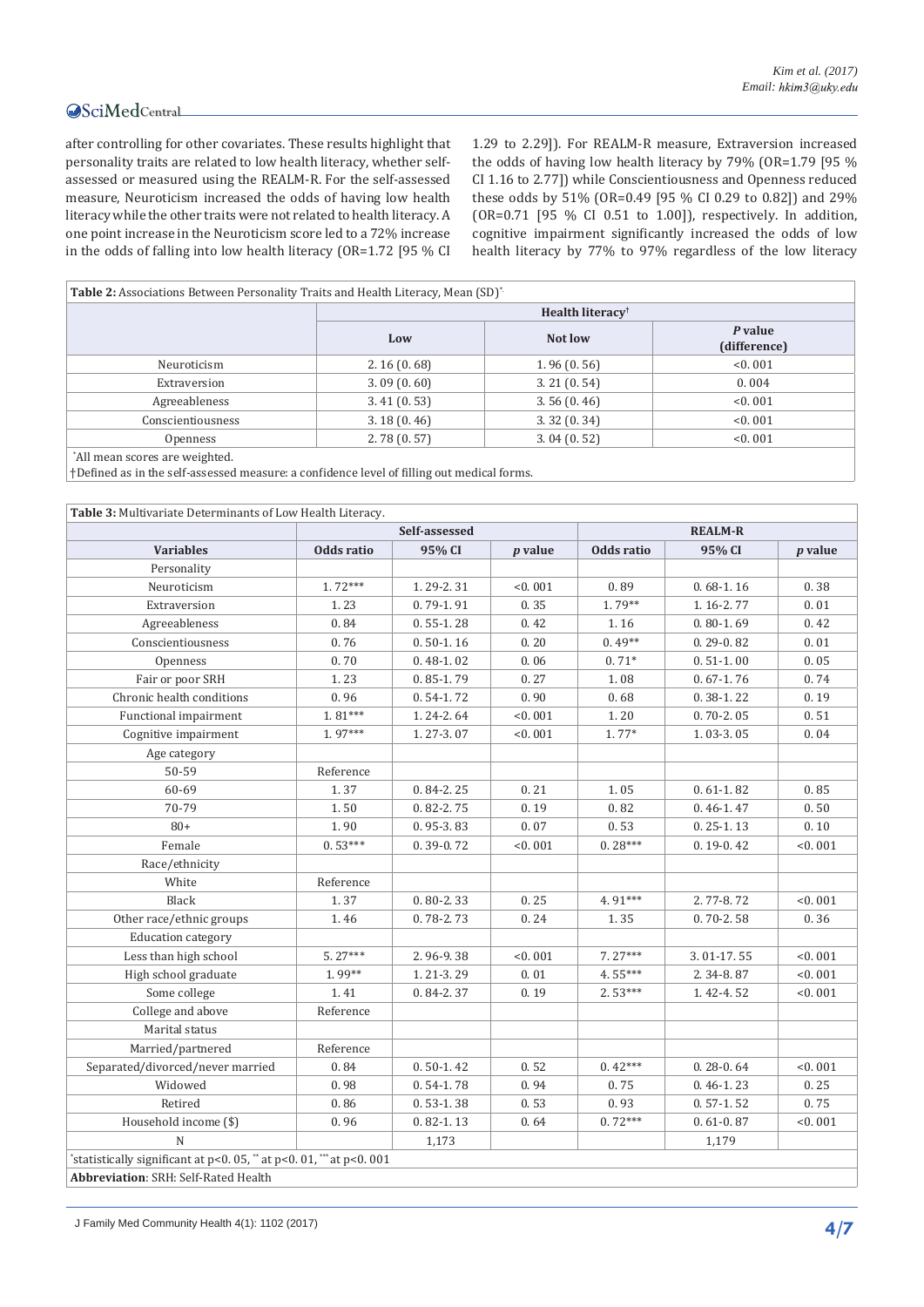measures. Functional impairment was also positively related to low health literacy in the self-assessed measure. Being African American, and having a low level of education (less than college) increased the odds of having low health literacy. Similarly, being male, married and low household income also increased these odds.

# **DISCUSSION**

We explored how personality traits are related to health literacy with a nationally representative sample aged 50 or older from the 2010 HRS data. We found that personality traits are a significant predictor of low health literacy. Among the five personality traits, respondents who are more open and conscientious were less likely to have low health literacy while those who are more neurotic and extraverted were more likely to have low health literacy. These findings are consistent with the relationships between personality traits and health literacy that we hypothesized. These findings merit further discussion for implications to improve health literacy for older adults, communications between health care providers and patients, and further study for roles of personality in improving health literacy.

First, the finding that personality traits are an important predictor of low health literacy is new and has been overlooked in the field of health literacy. This finding indicates that personality traits should be considered one major predictor of health literacy, along with existing predictors such as general literacy levels, past experiences, functional and cognitive abilities, age and socioeconomic status [3]. In fact, personality traits such as Neuroticism and Extraversion were quantitatively similar or better predictors of low health literacy than chronic health conditions or functional and cognitive impairments. Currently personality traits have been mostly ignored in research and education to improve health literacy. Our finding implies incorporation of personality traits into models to assess and improve individuals' health literacy.

Second, among the five personality traits, Neuroticism and Extraversion were identified as negative factors for health literacy. This finding indicates a need to utilize personality traits to improve communication between health care providers and patients. Health care professionals have been encouraged to use a proven method such as the teach-back method for communication with patients. However, this approach may not be effective for all individuals with different personalities [6-9]. Urging forced responses from the teach-back method may cause extra anxiety and discomfort for more neurotic and extraverted individuals, leading to a counter-effect. Note that more neurotic people tend to have emotional instability; more extraverted people tend to perform poorly on learning related tasks [26-28,44-45]. Given the personality difference between doctors and patients [46], it could be important to narrow the personality gap by building an environment to "fit" the patients' personality [47]. In particular, if a patient is more neurotic, then health care providers can create environments that fit neurotic patients, for example, not talking in a way that causes anxiety or discomfort by routinely using the teach back technique.

Third, some personality traits (i.e. Neuroticism and Extraversion) were sensitive in predicting low health literacy

by the health literacy measure. Neuroticism was a significant predictor of low health literacy in the self-assessment measure but not in the REALM-R measure. In contrast, Extraversion was a significant predictor of low health literacy in the REALM-R but not in the self-assessment measure. These findings indicate that the relationships between personality traits and health literacy could be domain specific. Recall that the self-assessment measure assessed a level of confidence in filling out the medical forms, while the REALM-R was medical-word recognition and pronunciation test for screening adult reading ability in medical settings. Practically, this finding suggests that neurotic individuals may need more help filling out medical forms, while extraverted individuals may not need the same consideration, but may need more attention in communication with health care professionals. Both filling out the medical forms and recognizing medical terms presumably require a reading ability. However, it is unclear why specific personality traits predict low health literacy in specific domain of health literacy. Further studies merit examining this finding.

Our study has several limitations. First, our analytical sample included individuals 50 and older only. These middle-aged and older adults have lower health literacy levels than younger adults [48]. Thus, our results could be overestimated for the general population of American adults. However, as we mentioned, this age group may need more health literacy skills and knowledge than any other age group. Despite this limitation, our findings can provide important implications for improving health literacy in the health care field for this age group. Second, our final sample included 1,190 respondents out of the total number of 1,791 who participated in the HRS health literacy module. We excluded 601 respondents including 273 respondents with missing health literacy scores and 214 respondents who did not complete personality traits items, reaching an effective response rate of 66. 4%. We found some demographic differences between our analytical sample and the excluded one. Respondents in the excluded sample were older, less educated, with poorer self-rated health and higher cognitive impairment rate, indicating potential biases. However, there was no difference between two samples in chronic health conditions, functional impairment, sex, race, marital status, retirement status and household income between two samples. Third, our health literacy measures from the HRS module were intended to quickly screen those with limited health literacy in a busy clinical setting. Confidence levels in filling out the medical forms is a self-assessment and may measure individual perception. And the test of medical word recognition and correct pronunciation may assess reading ability only. Health literacy is conceptually defined as the ability to obtain, process, and understand basic health information and services needed to make appropriate health decisions. Practically, in addition to reading, health literacy can encompass other abilities such as speaking, listening and writing. It is possible that our findings do not capture conceptually and practically a broader meaning of health literacy.

# **CONCLUSION**

Our results show how personality traits are related to health literacy. The findings shed light on approaches to improving health literacy and patient-doctor communication by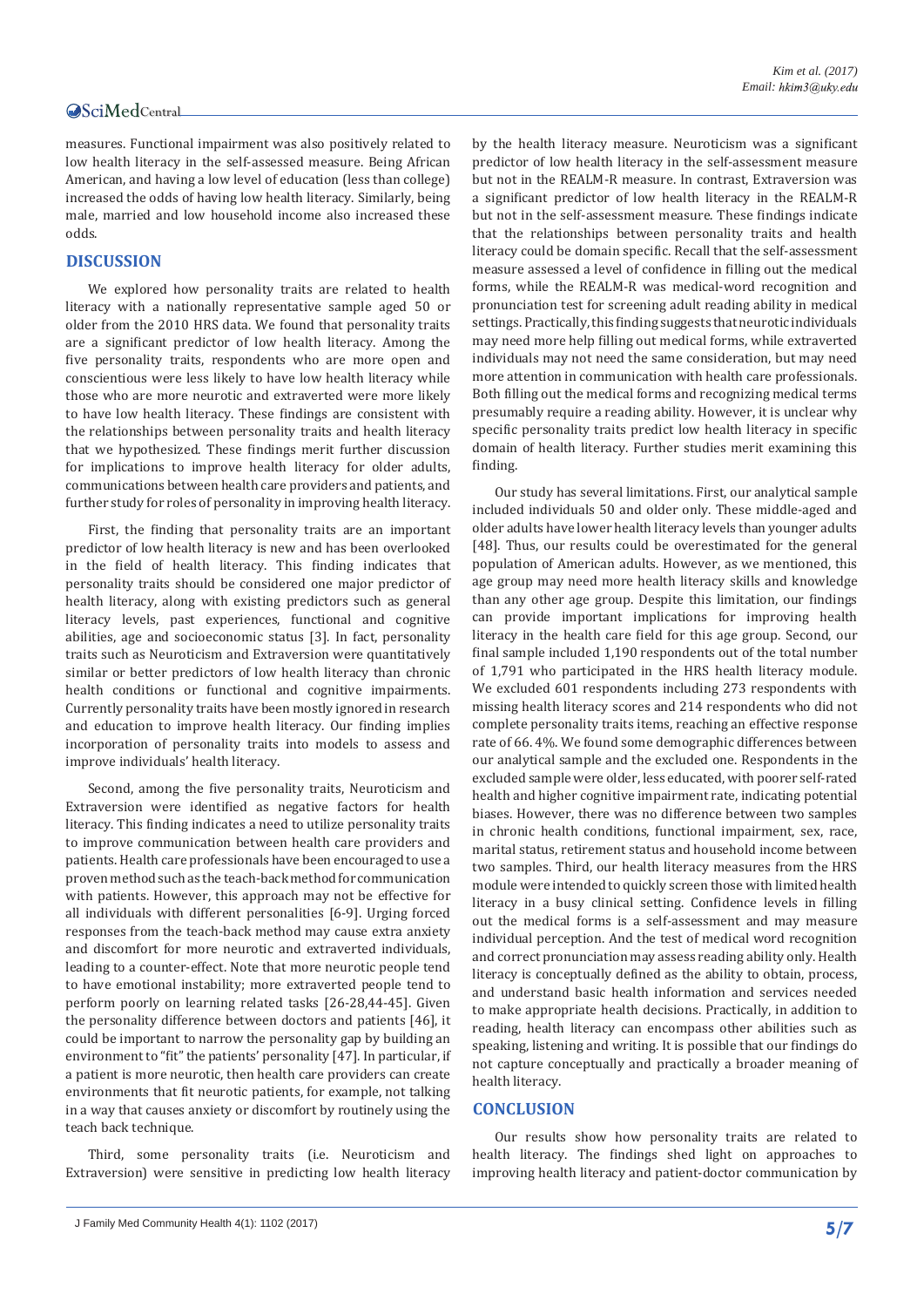accommodating patients' personality traits in health care service. Moreover, education on health literacy may also be designed based on personality traits for optimal learning outcome. Future studies may examine cognitively impaired individuals and test the robustness of the role of personality on health literacy in the context of cognition decline.

# **ACKNOWLEDGEMENTS**

We thank Dr. Karen Zurlo for her helpful review of the manuscript.

#### **REFERENCES**

- 1. [Berkman ND, Sheridan SL, Donahue KE, Halpern DJ, Crotty K. Low](https://www.ncbi.nlm.nih.gov/pubmed/21768583)  [health literacy and health outcomes: an updated systematic review.](https://www.ncbi.nlm.nih.gov/pubmed/21768583)  [Ann Intern Med. 2011; 155: 97-107.](https://www.ncbi.nlm.nih.gov/pubmed/21768583)
- 2. [Kutner M, Greenberg E, Jin Y, Paulsen C. The health literacy of America's](https://nces.ed.gov/pubs2006/2006483.pdf)  [adults: results from the 2003 National Assessment of Adult Literacy.](https://nces.ed.gov/pubs2006/2006483.pdf)  [Washington \(DC\): U. S. Department of Education, National Center for](https://nces.ed.gov/pubs2006/2006483.pdf)  [Education Statistics; 2006. 60 p. Report No. : NCES 2006-483.](https://nces.ed.gov/pubs2006/2006483.pdf)
- 3. [Martin LT, Ruder T, Escarce JJ, Ghosh-Dastidar B, Sherman D, Elliott M,](https://www.ncbi.nlm.nih.gov/pubmed/19760299)  [et al. Developing predictive models of health literacy. JGen Intern Med.](https://www.ncbi.nlm.nih.gov/pubmed/19760299)  [2009; 24: 1211-1216.](https://www.ncbi.nlm.nih.gov/pubmed/19760299)
- 4. [U. S. Department of Health and Human Services, Office of Disease](https://health.gov/communication/initiatives/health-literacy-action-plan.asp)  [Prevention and Health Promotion. National action plan to improve](https://health.gov/communication/initiatives/health-literacy-action-plan.asp)  [health literacy. Washington \(DC\); 2010; 67.](https://health.gov/communication/initiatives/health-literacy-action-plan.asp)
- 5. [Coulter A, Ellins J. Effectiveness of strategies for informing, educating,](https://www.ncbi.nlm.nih.gov/pubmed/17615222)  [and involving patients. BMJ. 2007; 335: 24-27.](https://www.ncbi.nlm.nih.gov/pubmed/17615222)
- 6. DeWalt D, Callahan L, Hawk V, et al. Health literacy universal precautions toolkit. Rockville (MD): Agency for Healthcare Research and Quality; 2010. 219 p. Report No. : 10-0046-EF.
- 7. [Weiss BD. Health literacy and patient safety: help patients understand:](http://med.fsu.edu/userFiles/file/ahec_health_clinicians_manual.pdf)  [manual for clinicians. 2nd ed. Chicago, IL: American Medical](http://med.fsu.edu/userFiles/file/ahec_health_clinicians_manual.pdf)  [Association Foundation; 2007.](http://med.fsu.edu/userFiles/file/ahec_health_clinicians_manual.pdf)
- 8. [Kripalani S, Weiss BD. Teaching about health literacy and clear](https://www.ncbi.nlm.nih.gov/pmc/articles/PMC1831575/)  [communication. J Gen Intern Med. 2006; 21: 888-890.](https://www.ncbi.nlm.nih.gov/pmc/articles/PMC1831575/)
- 9. [Green JA, Gonzaga AM, Cohen ED, Spagnoletti CL. Addressing health](https://www.ncbi.nlm.nih.gov/pubmed/24492156)  [literacy through clear health communication: a training program for](https://www.ncbi.nlm.nih.gov/pubmed/24492156)  [internal medicine residents. Patient EducCouns. 2014; 95: 76-82.](https://www.ncbi.nlm.nih.gov/pubmed/24492156)
- 10.[Chapman B, Duberstein P, Tindle HA, Sink KM, Robbins J, Tancredi](https://www.ncbi.nlm.nih.gov/pubmed/22735597)  [DJ, et al. Personality predicts cognitive function over 7 years in older](https://www.ncbi.nlm.nih.gov/pubmed/22735597)  [persons. Am J Geriatr Psychiatry. 2012; 20: 612-621.](https://www.ncbi.nlm.nih.gov/pubmed/22735597)
- 11.[Sutin AR, Terracciano A, Kitner-Triolo MH, Uda M, Schlessinger D,](https://www.ncbi.nlm.nih.gov/pubmed/21707179)  [Zonderman AB. Personality traits prospectively predict verbal fluency](https://www.ncbi.nlm.nih.gov/pubmed/21707179)  [in a lifespan sample. PsycholAging. 2011; 26: 994-999.](https://www.ncbi.nlm.nih.gov/pubmed/21707179)
- 12.[Baker D, Gazmararian J, Sudano J, Patterson M. The association](https://www.ncbi.nlm.nih.gov/pubmed/21707179)  [between age and health literacy among elderly persons. J Gerontol B](https://www.ncbi.nlm.nih.gov/pubmed/21707179)  [PsycholSciSoc Sci. 2000; 55: 368-374.](https://www.ncbi.nlm.nih.gov/pubmed/21707179)
- 13.[Boyle PA, Yu L, Wilson RS, Segawa E, Buchman AS, Bennett DA.](https://www.ncbi.nlm.nih.gov/pubmed/23957225)  [Cognitive decline impairs financial and health literacy among](https://www.ncbi.nlm.nih.gov/pubmed/23957225)  [community-based older persons without dementia. PsycholAging.](https://www.ncbi.nlm.nih.gov/pubmed/23957225)  [2013; 28: 614-624.](https://www.ncbi.nlm.nih.gov/pubmed/23957225)
- 14.[Singer T, Verhaeghen P. The fate of cognition in very old age: six-year](https://www.ncbi.nlm.nih.gov/pubmed/12825779)  [longitudinal findings in the Berlin Aging Study \(BASE\). Psychol Aging.](https://www.ncbi.nlm.nih.gov/pubmed/12825779)  [2003; 18: 318-331.](https://www.ncbi.nlm.nih.gov/pubmed/12825779)
- 15.[Caspi A, Roberts B. Personality development across the life course: the](https://www.jstor.org/stable/1449487?seq=1#page_scan_tab_contents)  [argument for change and continuity. Psychol Inq. 2009; 12: 49-66.](https://www.jstor.org/stable/1449487?seq=1#page_scan_tab_contents)
- 16.[Nielsen-Bohlman L, Panzer AM, Kindig DA, editors. Health literacy: a](https://www.nap.edu/catalog/10883/health-literacy-a-prescription-to-end-confusion)

[prescription to end confusion. Washington, DC: National Academies](https://www.nap.edu/catalog/10883/health-literacy-a-prescription-to-end-confusion)  [Press; 2004.](https://www.nap.edu/catalog/10883/health-literacy-a-prescription-to-end-confusion)

- 17.[McCrae RR, John OP. An introduction to the five factor model and its](https://www.ncbi.nlm.nih.gov/pubmed/1635039)  [applications. J Pers. 1992; 60: 175-215.](https://www.ncbi.nlm.nih.gov/pubmed/1635039)
- 18.[Rustichini A, DeYoung CG, Anderson J, Burks SV. Toward the](http://ftp.iza.org/dp6750.pdf)  [integration of personality theory and decision theory in the](http://ftp.iza.org/dp6750.pdf)  [explanation of economic and health behavior. Bonn \(Germany\): IZA;](http://ftp.iza.org/dp6750.pdf)  [2012; 37: Discussion Paper No. : 6750.](http://ftp.iza.org/dp6750.pdf)
- 19.[Curtis RG, Windsor TD, Soubelet A. The relationship between Big-](https://www.ncbi.nlm.nih.gov/pubmed/24580119)[5 personality traits and cognitive ability in older adults - a review.](https://www.ncbi.nlm.nih.gov/pubmed/24580119)  [Neuropsychol Dev Cogn B Aging NeuropsycholCogn. 2015; 21: 42-71](https://www.ncbi.nlm.nih.gov/pubmed/24580119).
- 20.[Goldberg LR. An alternative "description of personality": the Big-Five](https://www.ncbi.nlm.nih.gov/pubmed/2283588)  [factor structure. J PersSoc Psychol. 1990; 59: 1216-1229.](https://www.ncbi.nlm.nih.gov/pubmed/2283588)
- 21.[Enns M, Cox B, Clara I. Perfectionism and neuroticism: a longitudinal](https://link.springer.com/article/10.1007/s10608-005-2843-04)  [study of specific vulnerability and diathesis-stress models. CognitTher](https://link.springer.com/article/10.1007/s10608-005-2843-04)  [Res. 2005; 29: 463-478.](https://link.springer.com/article/10.1007/s10608-005-2843-04)
- 22.[Stone SV, McCrae RR. Personality and health. In: Ayers S, Baum](http://assets.cambridge.org/97805218/79972/frontmatter/9780521879972_frontmatter.pdf)  [A, McManus C, Newman S, Wallston K, Weinman J, West R, editors.](http://assets.cambridge.org/97805218/79972/frontmatter/9780521879972_frontmatter.pdf)  [Cambridge handbook of psychology, health, and medicine. New York](http://assets.cambridge.org/97805218/79972/frontmatter/9780521879972_frontmatter.pdf)  [\(NY\): Cambridge University Press. 2007; 151-155.](http://assets.cambridge.org/97805218/79972/frontmatter/9780521879972_frontmatter.pdf)
- 23.[McCrae RR, Costa PT Jr. Personality in adulthood: a Five-Factor theory](http://www.guilford.com/books/Personality-in-Adulthood/McCrae-Costa/9781593852603/authors)  [perspective. New York \(NY\): The Guilford Press; 2003.](http://www.guilford.com/books/Personality-in-Adulthood/McCrae-Costa/9781593852603/authors)
- 24.[Spector PE, Vance CA, Schneider JR, Hezlett SA. The relation of cognitive](http://onlinelibrary.wiley.com/doi/10.1111/j.1559-1816.2000.tb02531.x/abstract)  [ability and personality traits to assessment center performance.](http://onlinelibrary.wiley.com/doi/10.1111/j.1559-1816.2000.tb02531.x/abstract)  [JApplSoc Psychol. 2000; 30: 1474-1491.](http://onlinelibrary.wiley.com/doi/10.1111/j.1559-1816.2000.tb02531.x/abstract)
- 25.[Magee CA, Heaven PCL, Miller LM. Personality change predicts self](http://ro.uow.edu.au/cgi/viewcontent.cgi?article=1300&context=sspapers)[reported mental and physical health. J Pers. 2013; 81: 324-334.](http://ro.uow.edu.au/cgi/viewcontent.cgi?article=1300&context=sspapers)
- 26.[Cox-Fuenzalida LE, Angie A, Holloway S, Sohl L. Extraversion and task](http://www.sciencedirect.com/science/article/pii/S0092656606000092)  [performance: A fresh look through the workload history lens. Journal](http://www.sciencedirect.com/science/article/pii/S0092656606000092)  [of research in personality. 2006; 40: 432-439.](http://www.sciencedirect.com/science/article/pii/S0092656606000092)
- 27.[Arbuckle TY, Gold D, Andres D. Cognitive functioning of older people](https://www.ncbi.nlm.nih.gov/pubmed/3267380)  [in relation to social and personality variables. Psychol Aging. 1986;](https://www.ncbi.nlm.nih.gov/pubmed/3267380)  [1: 55-62.](https://www.ncbi.nlm.nih.gov/pubmed/3267380)
- 28.[Busato VV, Prins FJ, Elshout JJ, Hamaker C. Intellectual ability, learning](http://www.sciencedirect.com/science/article/pii/S0191886999002536)  [style, personality, achievement motivation and academic success of](http://www.sciencedirect.com/science/article/pii/S0191886999002536)  [psychology students in higher education. Personality and Individual](http://www.sciencedirect.com/science/article/pii/S0191886999002536)  [differences. 2000; 29: 1057-1068.](http://www.sciencedirect.com/science/article/pii/S0191886999002536)
- 29.[Bansal G, Zahedi F, Gefen D. The impact of personality dispositions on](http://dl.acm.org/citation.cfm?id=1775048)  [information sensitivity, privacy concern and trust in disclosing health](http://dl.acm.org/citation.cfm?id=1775048)  [information online. Decision Support Systems. 2010; 49; 138-150.](http://dl.acm.org/citation.cfm?id=1775048)
- 30.[Heinström J. From Fear to Flow. Personality and Information](https://www.elsevier.com/books/from-fear-to-flow/heinstrom/978-1-84334-513-8)  [Interaction. Oxford: Chandos; 2010.](https://www.elsevier.com/books/from-fear-to-flow/heinstrom/978-1-84334-513-8)
- 31.[Krantz DS, Baum A, Wideman MV. Assessment of preferences for self](https://www.ncbi.nlm.nih.gov/pubmed/7441487)[treatment and information in health care. J PersSoc Psychol. 1980; 39:](https://www.ncbi.nlm.nih.gov/pubmed/7441487)  [977-990.](https://www.ncbi.nlm.nih.gov/pubmed/7441487)
- 32.[Juster FT, Suzman R. An overview of the health and retirement study.](https://www.jstor.org/stable/146277?seq=1#page_scan_tab_contents)  [J Hum Resour. 1995; 30: S7-S56.](https://www.jstor.org/stable/146277?seq=1#page_scan_tab_contents)
- 33.[Sonnega A, Faul JD, Ofstedal MB, Langa KM, Phillips JW, Weir](https://www.ncbi.nlm.nih.gov/pubmed/24671021)  [DR. Cohort profile: The Health and Retirement Study \(HRS\). Int J](https://www.ncbi.nlm.nih.gov/pubmed/24671021)  [Epidemiol. 2014; 43: 576-585.](https://www.ncbi.nlm.nih.gov/pubmed/24671021)
- 34.[Chew LD, Griffin JM, Partin MR, Noorbaloochi S, Grill JP, Snyder A, et al.](https://www.ncbi.nlm.nih.gov/pubmed/18335281)  [Validation of screening questions for limited health literacy in a large](https://www.ncbi.nlm.nih.gov/pubmed/18335281)  [VA outpatient population. J Gen Intern Med. 2008; 23: 561-566.](https://www.ncbi.nlm.nih.gov/pubmed/18335281)
- 35.[Chew LD, Bradley KA, Boyko EJ. Brief questions to identify patients](https://www.ncbi.nlm.nih.gov/pubmed/15343421)  [with inadequate health literacy. Fam Med. 2004; 36: 588-594.](https://www.ncbi.nlm.nih.gov/pubmed/15343421)
- 36.[Powers BJ, Trinh JV, Bosworth HB. Can this patient read and](https://www.ncbi.nlm.nih.gov/pubmed/20606152)